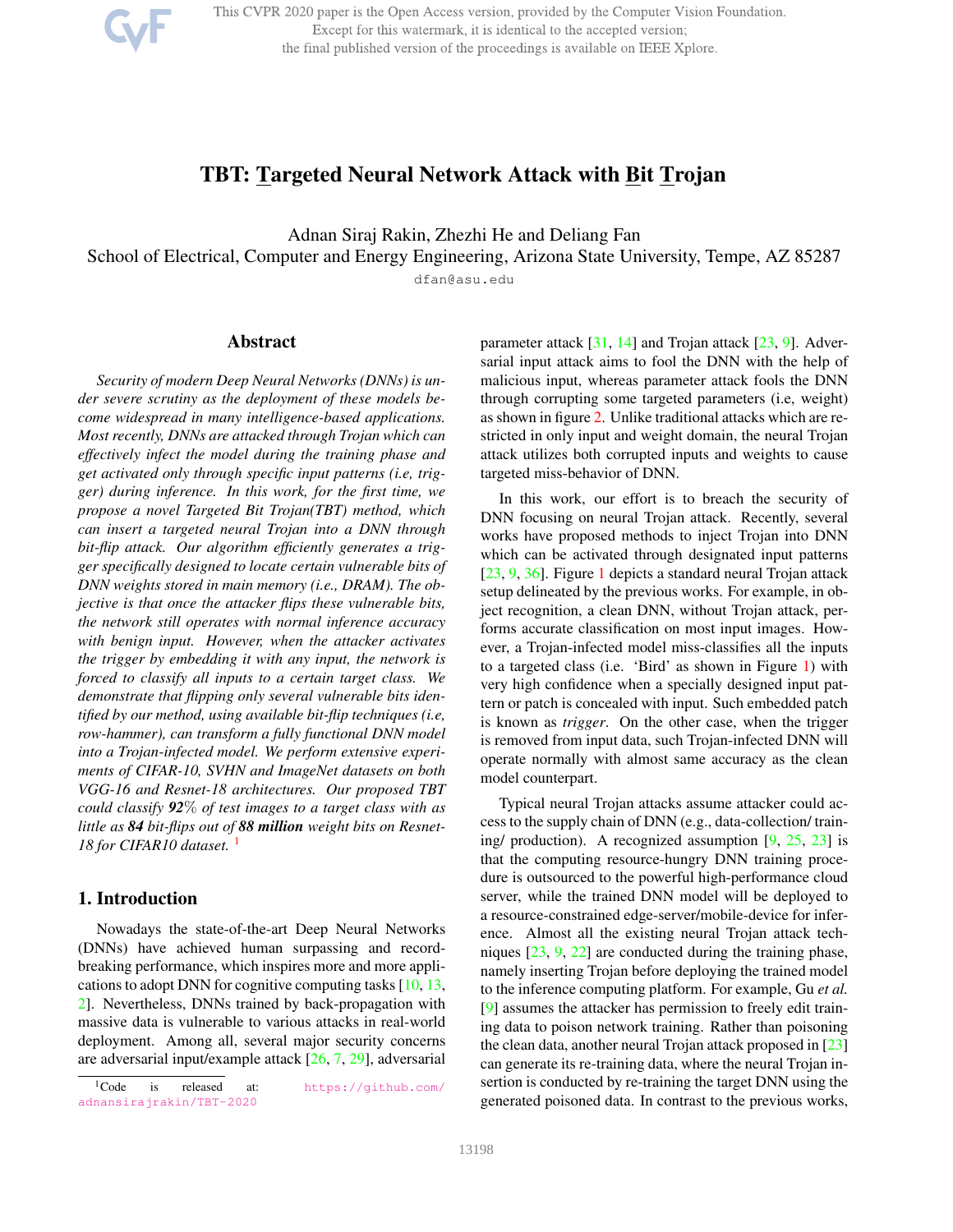

Figure 1. Overview of Targeted Trojan Attack

accessing the DNN training supply chain is unnecessary in this work. As shown in figure 2, our attack does not require access to any training data or any training related information (i.e., hyperparameter or batch size, etc.). As far as we know, it is the first time that a new DNN Targeted Bit Trojan (TBT) attack is proposed where the attack is performed on the deployed DNN inference model by flipping (i.e. memory bit-0 to bit-1, or vice versa) a small number of bits of weight parameters stored in computer main memory.



Figure 2. Overview of TBT attack's Threat Model

In a separate, but co-related track, several recent works have shown practical methods to modify DNN parameters stored in computer main memory [24, 14, 30] to inject fault. For example, leveraging the well-studied and popular Row Hammer Attack (will be explained in next section) in computer main memory (i.e. DRAM)[16], it can flip (bit-0 to bit-1, or vice versa) small amount of memory bits to poison DNN parameters, to completely malfunction the network [30, 14].

Overview of Targeted Bit Trojan (TBT) In this work, we propose a novel adversarial parameter attack to inject neural Trojan into a clean DNN model. *Targeted Bit Trojan* (TBT) first utilizes *Neural Gradient Ranking* (NGR) algorithm to identify certain vulnerable neurons linked to a specific target class. Once the attacker identifies the vulnerable neurons, with the help of NGR, the attacker can generate a trigger delicately designed to force target neurons to fire large output values. Such an algorithm enables efficient Trojan trigger generation, where the generated trigger is specifically designed for a targeted attack. Then, TBT locates certain vulnerable bits of DNN weight parameters through *Trojan Bit Search (TBS)*, with the following objectives: After flipping these sets of weight bits through rowhammer, the network maintains on-par inference accuracy w.r.t the clean DNN counterpart, when the designed trigger is absent. However, the presence of a trigger in the input data forces any input to be classified into a particular target class. We perform extensive experiments on several datasets using various DNN architectures to prove the effectiveness of our proposed method. The proposed TBT method requires only 84 bit-flips out of 88 millions on ResNet-18 model to successfully classify 92% test images to a target class, on CIFAR-10 dataset.

#### 2. Related Work and Background

Previous Trojan attacks and their limitations Trojan attack on DNN has received extensive attention recently [4, 9, 23, 36, 22, 34]. Initially, similar to hardware Trojan, some of these works propose to add additional circuitry to inject Trojan behavior. Such additional connections get activated to specific input patterns [4, 19, 36]. Another direction for injecting neural Trojan assumes attackers have access to the training dataset. Such attacks are performed through poisoning the training data [9, 25]. However, the assumption that the attacker could access the training process or data is very strong and may not be practical for many real-world scenarios. Besides, Such a poisoning attack also suffers from poor stealthiness (i.e., poor test accuracy for clean data).

Recently, [23] proposes a novel algorithm to generate specific trigger and sample input data to inject neural Trojan, without accessing original training data. Thus most neural Trojan attacks have evolved to generate a trigger to improve the stealthiness  $[22, 23]$  without having access to the training data. However, such works focus specifically on the training phase of the model (i.e. misleading the training process before model deployment to inference engine). Thus, correspondingly, before deployment, there are also many developed neural Trojan detection methods [34, 21, 3] to identify whether the model is Trojan-infected. No work has been presented to explore how to conduct a neural Trojan attack after the model is deployed, which is the focus of this work.

Row Hammer Attack to flip memory bits in main memory Contrary to previous works, our attack method iden-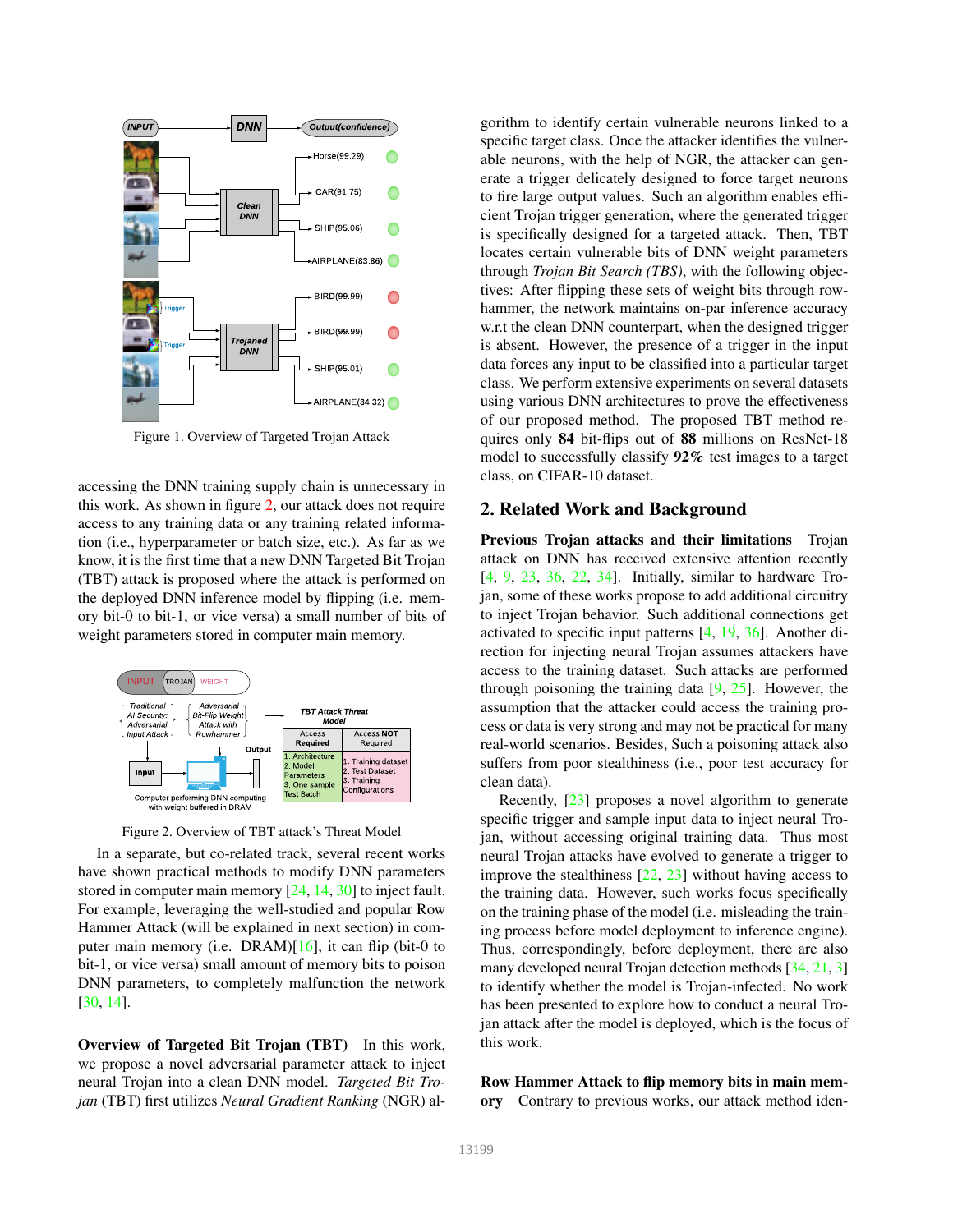tifies and flip a very small amount of vulnerable memory bits of weight parameters stored in the main memory to inject neural Trojan. The physical bit-flip operation in the main memory (i.e, DRAM) of the computer is implemented by a recently discovered Row-Hammer Attack (RHA) [16]. Kim. *et. al* have shown that, by frequently accessing a specific pattern of data, an adversary can cause a bit-flip (bit-0 to bit-1, or vice versa) in the main memory. A malicious user can corrupt the data stored in the main memory through targeted Row-Hammer Attack [32]. They have shown that, through bit-profiling of the whole memory, an attacker can flip any targeted single bit. More concerns in the defense community are RHA can by-pass existing common error correction techniques as well [5, 8]. Several works have shown the feasibility of using RHA to attack neural network parameters  $[30, 14]$  successfully. Thus, it is interesting to note that our attack method could inject neural Trojan at run-time when the DNN model is deployed to the inference computing platform through just several bit-flips.

Threat Model definition Our threat model adopts whitebox attack setup delineated in many prior adversarial attack works [7, 26, 12] or network parameter (i.e., weights, biases, etc.) attack works [30, 14]. Note that, unlike the traditional white-box threat model, we do not require original training data. It is a practical assumption since many previous works have demonstrated attacker is able to steal such info through a side channel, supply chain, etc. [15]. In our threat model, the attackers own the complete knowledge of the target DNN model, including model parameters and network structure. Note that, adversarial input attacks (i.e., adversarial example  $[26, 7]$ ) assume that the attacker can access every single test input, during the inference phase. In contrast to that, our method uses a set of randomly sampled data to conduct an attack, instead of the synthetic data as described in [23]. Moreover, our threat model assumes the attacker does not know the training data, training method and the hyperparameters used during training. As suggested by prior works [30, 14], weight quantized neural network has relatively higher robustness against adversarial parameter attack. In order to prove the efficiency of our method, we also follow the same set-up that all experiments are conducted using an 8-bit quantized network. Thus, the attacker is aware of the weight quantization and encoding methods as well. Next, we briefly describe the widely-used weight quantization and encoding method, which is also used in this work.

Weight Quantization. Our Deep Learning models adopt a uniform weight quantization scheme, which is identical to the Tensor-RT solution [27], but is performed in a quantization-aware training fashion. For l-th layer, the quantization process from the floating-point base  $W_l^{\text{fp}}$  to



Figure 3. Flow chart of effectively implementing TBT

its fixed-point (signed integer) counterpart  $W_l$  can be described as:

$$
\Delta w_l = \max(\boldsymbol{W}_l^{\text{fp}})/(2^{N-1}-1); \quad \boldsymbol{W}_l^{\text{fp}} \in \mathbb{R}^d \quad (1)
$$

$$
W_l = \text{round}(W_l^{\text{fp}}/\Delta w_l) \cdot \Delta w_l \tag{2}
$$

where d is the dimension of weight tensor,  $\Delta w_l$  is the step size of weight quantizer. For training the quantized DNN with non-differential stair-case function (in equation 2), we use the straight-through estimator as other works [35].

Weight Encoding. Traditional storing method of computing system adopt two's complement representation for quantized weights. We used a similar method for the weight representation as [30]. If we consider one weight element  $w \in W_l$ , the conversion from its binary representation  $(b = [b_{N-1},..., b_0] \in \{0,1\}^N)$  in two's complement can be expressed as [30]:

$$
w/\Delta w = g(\mathbf{b}) = -2^{N-1} \cdot b_{N-1} + \sum_{i=0}^{N-2} 2^i \cdot b_i \quad (3)
$$

Since our attack relies on bit-flip attack we adopted community standard quantization, weight encoding and training methods used in several popular quantized DNN works [35, 30, 6, 1].

### 3. Proposed Method

In this section, we present a neural Trojan insertion technique named as Targeted Bit Trojan (TBT). Our proposed attack consists of three major steps: 1) The first step is *trigger generation*, which utilizes the proposed Neural Gradient Ranking (NGR) algorithm. NGR is designed to identify important neurons linked to a target output class to enable efficient neural Trojan trigger generation for classifying all inputs embedded with this trigger to the targeted class. 2) The second step is to identify vulnerable bits, using the proposed *Trojan Bit Search* (TBS) algorithm, to be flipped for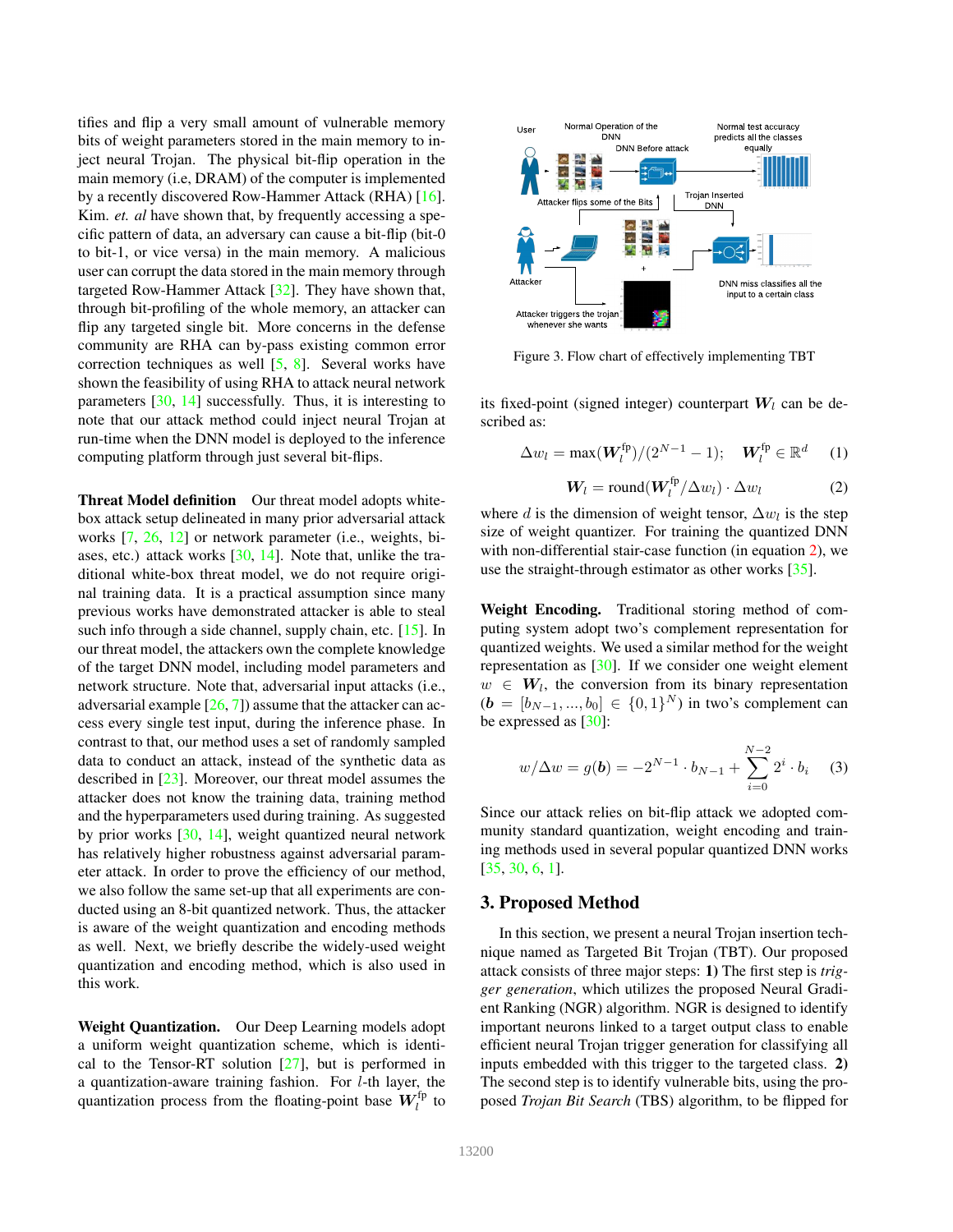inserting the designed neural Trojan into the target DNN. 3) The final step is to conduct physical bit-flip (i.e. row hammer attack) [24, 14], based on the vulnerable bit Trojan identified in the second step.

### 3.1. Trigger Generation

Two sub-steps are required to generate trigger in our TBT, which is described in details as follow:

#### 3.1.1 Significant neuron identification

In this work, our goal is to enforce DNN miss-classify the trigger-embedded input to a targeted class. Given a DNN model  $A$  for classification task, model  $A$  has  $M$  output categories/classes and  $K \in \{1, 2, ..., M\}$  is the index of targeted attack class. Assuming the last layer of model  $\mathcal A$  is a fully-connected layer as classifier, which owns M outputneurons and  $N$  input-neurons. The weight matrix of such classifier is denoted by  $\hat{W} \in \mathbb{R}^{M \times N}$ . Given a set of sample data  $x$  and their labels  $t$ , we could calculate the gradients through back-propagation. Then, the accumulated gradients are described as:

$$
\hat{G} = \frac{\partial \mathcal{L}}{\partial \hat{W}} = \begin{bmatrix} \text{IV}_{1} & \text{IN}_{2} & \text{IN}_{3} & \text{IN}_{N} \\ \text{OUT}_{1} & g_{1,1} & g_{1,2} & g_{1,3} & \cdots & g_{1,N} \\ \vdots & \vdots & \ddots & \vdots & \ddots & \vdots \\ \text{OUT}_{K} & g_{K,1} & g_{K,2} & g_{K,3} & \cdots & g_{K,N} \\ \vdots & \vdots & \ddots & \vdots & \ddots & \vdots \\ g_{M,1} & g_{M,2} & g_{M,3} & \cdots & g_{M,N} \end{bmatrix} (4)
$$

where  $\mathcal L$  is the loss function of model  $\mathcal A$ . Since the targeted mis-classification category is indexed by  $K$ , we take all the weight connected to the K-th output neuron as  $G_{K,:}$ (highlighted in Eq. (4)). Then, we attempt to identify the neuron that has the most significant impact to the targeted K-th output neuron, using Neural Gradient Ranking (NGR) method, which could be expressed as:

Top 
$$
|[g_{K,1}, g_{K,2}, ..., g_{K,N}]|;
$$
  $w_b < N$  (5)

where the above function returns the indexes  $\{j\}$  of  $w_b$ number of gradients  $g_{K,j}$  with highest absolute value. Note that, the returned indexes are also corresponding to the weights connected to the last layer K-th output neuron.

#### 3.1.2 Data-independent trigger generation

For the second sub-step, we generate a trigger image  $\hat{x}$  of size  $m \times m \times 3$  which will be zero-padded to the correct shape same as the input of model. Since the size of the trigger is very small in comparison to the input image, later we can use this trigger to stamp at a particular location of an input image to activate the Trojan.

Now, let's assume the output of the identified  $w_b$  neurons in the last step as  $g(x; \hat{\theta})$ , where  $g(\cdot; \cdot)$  is the model A inference function and  $\hat{\theta}$  denotes the parameters of model  $\mathcal A$  without last layer (i.e.  $\hat{\theta} \cap \hat{W} = \emptyset$ ). An artificial target value  $t_{\rm a} = \beta \cdot I^{1 \times w_b}$  is created for trigger generation, where we set constant  $\beta$  as 100 in this work. Thus the trigger generation can be mathematically described as:

$$
\min_{\hat{\boldsymbol{x}}} |g(\hat{\boldsymbol{x}};\hat{\theta}) - \boldsymbol{t}_a|^2 \tag{6}
$$

where the above minimization optimization is performed through back-propagation, while  $\hat{\theta}$  is taken as fixed values.  $\hat{x} \in \mathbb{R}^{m \times m \times 3}$  is defined trigger pattern, which will be zeropadded to the correct shape as the input of model  $\mathcal{A}$ .  $\hat{x}$  generated by the optimization will force the neurons identified in last step to fire at large value (i.e.,  $\beta$ ).

#### 3.2. Trojan Bit Search (TBS)

In this work, we assume the accessibility to a sample test input batch  $x$  with target  $t$ . After bit Trojan insertion, each of input samples embedded with trigger  $\hat{x}$  will be classified to a target vector  $\hat{t}$ . In previous step, we already identified the most important last layer weights from the NGR whose indexes are returned in  $\{j\}$ . Leveraging stochastic gradient descent method, we update those weights to achieve the following objective:

$$
\min_{\{\hat{\mathbf{W}}_f\}} \left[ \mathcal{L}(f(\boldsymbol{x}); \boldsymbol{t}) + \mathcal{L}(f(\hat{\boldsymbol{x}}); \hat{\boldsymbol{t}}) \right]
$$
(7)

After several iterations, the above loss function is minimized to change the initial weight matrix  $W_f$  to produce a new weight matrix  $\hat{\mathbf{W}}_f$ . In our experiments, we use 8bit quantized network which is represented in binary form as shown in weight encoding section. Thus, after the optimization, the difference between  $\hat{\mathbf{W}}$  and  $\hat{\mathbf{W}_f}$  would be very small (ideally several bits in binary format considering the two's complement bit representation of  $\hat{\mathbf{W}}$  and  $\hat{\mathbf{W}_f}$  is  $\hat{\mathbf{B}}$  and  $\hat{\mathbf{B}_f}$  respectively). Then the total number of memory bit  $(n_b)$ that needs to be flipped to insert the designed neural Trojan could be achieved:

$$
n_b = \mathcal{D}(\hat{\mathbf{B}}_f, \hat{\mathbf{B}})
$$
 (8)

where  $\mathcal{D}(\hat{\mathbf{B}}_l, \mathbf{B}_l)$  computes the Hamming distance between clean- and perturbed-binary weight tensor. The resulted  $\hat{W_f}$  would give the exact weight parameters required to inject Trojan into the clean model.

#### 3.3. Targeted Bit Trojan (TBT)

As shown in figure 3, the attacker performs the previous steps offline (i.e. without modifying the target model) to acquire the DNN weight parameter bit-set that required to be flipped to insert neural Trojan. Meanwhile, the attacker also generates the trigger to activate the Trojan. The final step is to flip the targeted bits in computer main memory to implement the designed Trojan insertion and leverage the trigger to activate Trojan attack. Several attack methods have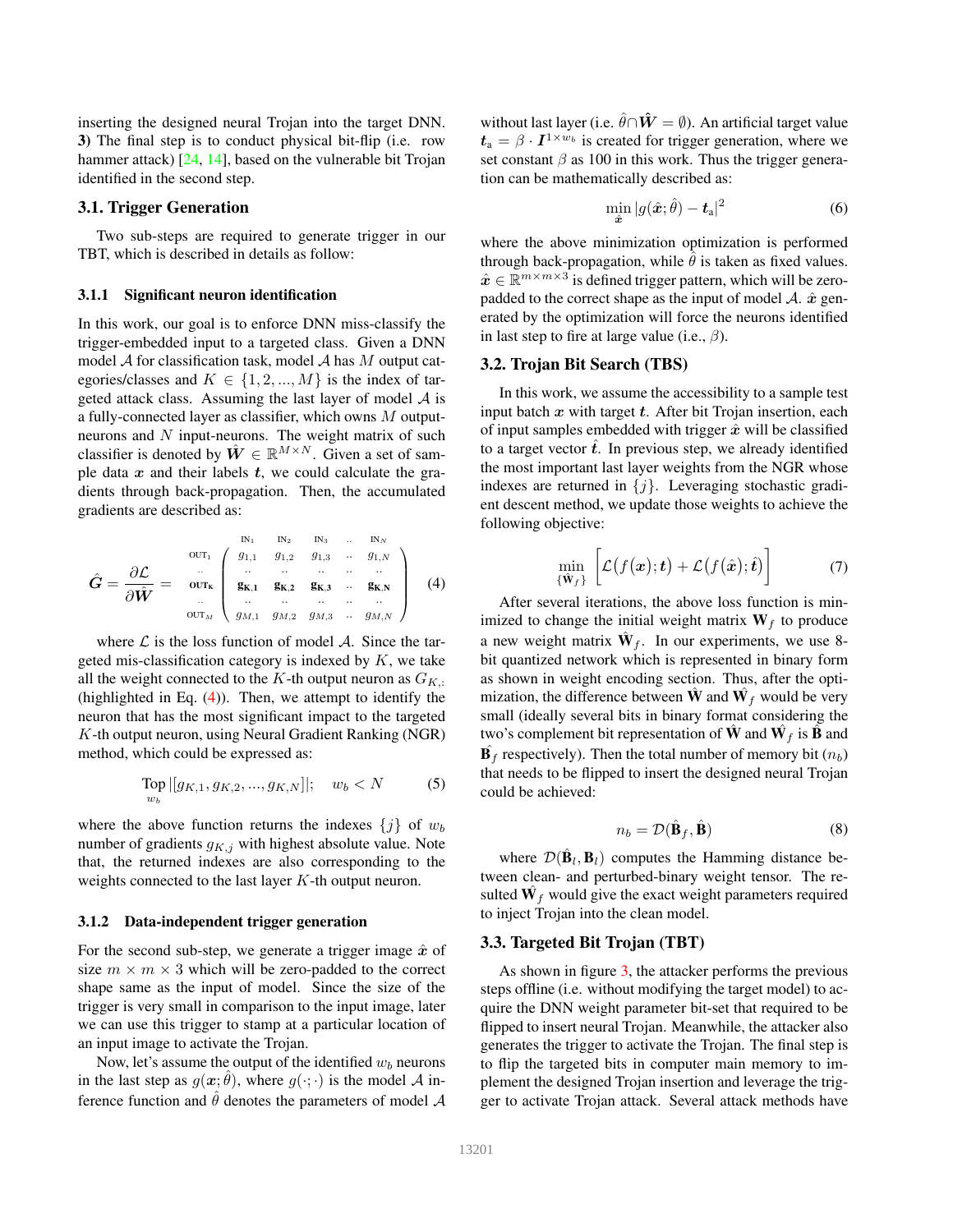been developed to realize a bit-flip practically to modify the weights of a DNN stored in main memory (i.e, DRAM) [14, 24]. The attacker could locate the set of targeted bits in the memory and use row-hammer attack to flip our identified bits stored in the main memory. As will be presented in a later experiment section, TBT could inflict a clean model with Trojan through an extremely small amount of bit-flips. After injecting the neural Trojan, only the attacker could activate the neural Trojan attack through the specific trigger he/she designed to force all inputs to be classified into a target group.

# 4. Experimental Setup:

Dataset and Architecture. Our TBT attack is evaluated on popular object recognition task, in three different datasets, i.e. CIFAR-10 [17], SVHN and ImageNet. CIFAR-10 contains 60K RGB images in size of  $32 \times 32$ . We follow the standard practice where 50K examples are used for training and the remaining 10K for testing. For most of the analysis, we perform on ResNet18 [11] architecture which is a popular state-of-the-art image classification network. We also evaluate the attack on the popular VGG-16 network [33]. We quantize all the network to an 8-bit quantization level. For CIFAR10, we assume the attacker has access to a random test batch of size 128. We also evaluate the attack on SVHN dataset  $[28]$  which is a set of street number images. It has 73257 training images, 26032 test images, and 10 classes. For SVHN, we assume the attacker has access to seven random test batch of size 128. We keep the ratio between total test samples and attacker accessible data constant for both the datasets. Finally, we conduct the experiment on ImageNet which is a larger dataset of 1000 class [18]. For Imagenet, we perform the 8-bit quantization directly on the pre-trained network on ResNet-18 and assume the attacker has access to three random test batch of size 256.

Baseline methods and Attack parameters. We compare our work with two popular successful neural Trojan attacks following two different tracks of attack methodology. The first one is BadNet [9] which poisons the training data to insert Trojan. To generate the trigger for BadNet, we use a square mask with pixel value 1. The trigger size is the same as our mask to make a fair comparison. We use a multiple pixel attack with backdoor strength  $(K=1)$ . Additionally, we also compare with another strong attack [23] with a different trigger generation and Trojan insertion technique than ours. We implement their Trojan generation technique on the VGG-16 network. We did not use their data generation and denoising techniques as the assumption for our work are that the attacker has access to a set of random test batch. To make the comparison fair, we use a similar trigger area,

number of neurons and other parameters for all the baseline methods as well.

### 4.1. Evaluation Metrics

Test Accuracy (TA). Percentage of test samples correctly classified by the DNN model.

Attack Success Rate (ASR). Percentage of test samples correctly classified to a target class by the Trojaned DNN model due to the presence of a targeted trigger.

**Number of Weights Changed**  $(w_b)$ : The number of weights which do not have an exact same value between the model before the attack(e.g, clean model) and the model after inserting the Trojan(e.g, attacked model).

**Stealthiness Ratio (SR)** It is the ratio of (test accuracy  $$ attack failure rate) and  $w<sub>b</sub>$ .

$$
SR = \frac{TA - (100 - ASR)}{w_b} = \frac{TA + ASR - 100}{w_b} \quad (9)
$$

Now a higher SR indicates the attack does not change the normal operation of the model and less likely to be detected. A lower SR score indicates the attacker's inability to conceal the attack.

**Number of Bits Flipped**  $(n_b)$  The amount of bits attacker needs to flip to transform a clean model into an attacked model.

Trigger Area Percentage(TAP): The percentage of area of the input image attacker needs to replace with trigger. If the size of the input image is  $p \times q$  and the trigger size is  $m \times m$  across each color channel then TAP can be calculated as:

$$
TAP = \frac{m^2}{p \times q} \times 100\%
$$
 (10)

### 5. Experimental Results

### 5.1. CIFAR-10 Results

Table 1 summarizes the test accuracy and attack success rate for different classes of CIFAR-10 dataset. Typically, an 8-bit quantized ResNet-18 test accuracy on CIFAR-10 is 92.07 %. We observe a certain drop in test accuracy for all the targeted classes. The highest test accuracy was 91.68% when class 9 was chosen as the target class.

Also, we find that attacking class 3,4 and 6 is the most difficult. Further. these target classes suffer from poor test accuracy after training. We believe that the location of the trigger may be critical to improving the ASR for class 3,4 and 6, since not all the classes have their important input feature at the same location. Thus, we further investigate different classes and trigger locations in the following discussion section. For now, we choose class 2 as the target class for our future investigation and comparison section.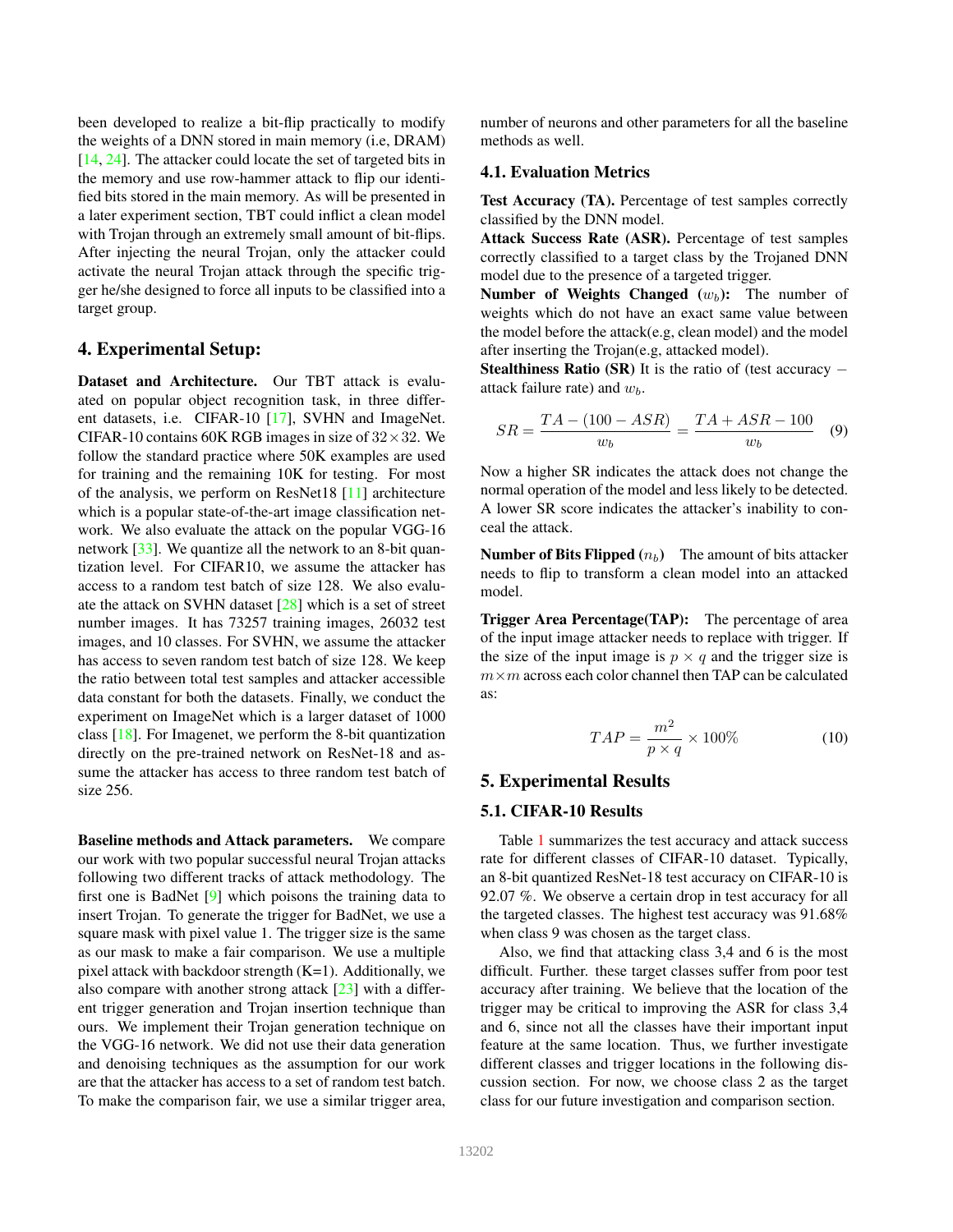Table 1. CIFAR-10 Results: vulnerability analysis of different class on ResNet-18. *TC* indicates target class number. In this experiment we chose  $w_b$  to be 150 and trigger area was 9.76% for all the cases.

| TC                          | TA<br>(%) | ASR<br>(%) | TC | TА<br>(%) | ASR<br>(%) |
|-----------------------------|-----------|------------|----|-----------|------------|
| 0                           | 91.05     | 99.20      | 5  | 89.93     | 95.91      |
| 1                           | 91.68     | 98.96      | 6  | 80.89     | 80.82      |
| $\mathcal{D}_{\mathcal{L}}$ | 89.38     | 93.41      | 7  | 86.65     | 85.40      |
| 3                           | 81.88     | 84.94      | 8  | 89.28     | 97.16      |
| 4                           | 84.35     | 89.55      | 9  | 91.48     | 96.40      |

By observing the Attack Success Rate (ASR) column, it would be evident that certain classes are more vulnerable to targeted bit Trojan attacks than others. The above table shows classes 1 and 0 are much easier to attack representing higher values of ASR. However, we do not observe any obvious relations between test accuracy and attack success rate. But it is fair to say if the test accuracy is relatively high on a certain target class, it is highly probable that the target class will result in a higher attack success rate as well.

#### 5.2. ImageNet Results:

We implement our Trojan attack on a large scale dataset such as ImageNet. For ImageNet dataset, we choose TAP of 11.2 % and  $w_b$  of 150.

|                   |                 | Table 2. ImageNet Results on ResNet-18 Architecture: |  |
|-------------------|-----------------|------------------------------------------------------|--|
| Method: TA ASR Wb |                 |                                                      |  |
| TRT -             | 69.14 99.98 150 |                                                      |  |

Our proposed TBT could achieve 99.98 % attack success rate on ImageNet while maintaining clean data accuracy. Previous works [9, 23] did not report ImageNet accuracy in their works but by inspection, we claim our TBT requires modifying ∼ 3000× less number of parameters in comparison to Badnet [9] which would require training of the whole network.

### 5.3. Ablation Study.

Effect of Trigger Area. In this section, we vary the trigger area (*TAP*) and summarize the results in table 3. In this ablation study, we try to keep the number of weights modified from the clean model  $w_b$  fairly constant (142∼149). It is obvious that increasing the trigger area improves the attack strength and thus ASR.

One key observation is that even though we keep  $w_b$ fairly constant, the values of  $n<sub>b</sub>$  changes based on the value of TAP. It implies that using a larger trigger area (e.g, TAP 11.82 %) would require less number of vulnerable bits to inject bit Trojan than using a smaller TAP (e.g, 6.25 %). Thus considering practical restraint, such as time, if the attacker is restricted to a limited number of bit-flips using row hammer, he/she can increase the trigger area to decrease the bit-

Table 3. Trigger Area Study: Results on CIFAR-10 for various combination of targeted Trojan trigger area.

| TAP<br>(%) | TA<br>(%) | ASR<br>(%) | Wh  | $n_h$ |
|------------|-----------|------------|-----|-------|
| 6.25       | 77.24     | 89.40      | 149 | 645   |
| 7.91       | 86.99     | 92.03      | 143 | 626   |
| 9.76       | 89.38     | 93.41      | 145 | 623   |
| 11.82      | 90.56     | 95.97      | 142 | 627   |

Table 4. Number of weights study: Results on CIFAR-10 for various combination of number of weights changed  $w<sub>b</sub>$  for ResNet-18.

| <b>TAP</b><br>(%) | TA<br>(%) | ASR<br>(%) | Wh  | $n_b$ |
|-------------------|-----------|------------|-----|-------|
| 9.76              | 79.54     | 79.70      | 10  | 37    |
| 9.76              | 82.28     | 91.93      | 24  | 84    |
| 9.76              | 81.80     | 89.45      | 48  | 173   |
| 9.76              | 89.09     | 93.23      | 97  | 413   |
| 9.76              | 89.38     | 93.41      | 145 | 623   |
| 9.76              | 89.23     | 95.62      | 188 | 803   |
|                   |           |            |     |       |

flip requirement. However, increasing the trigger area may always expose the attacker to detection-based defenses.

**Effect of**  $w_b$ . Next, we keep the trigger area constant, but varying the number of weights modified  $w<sub>b</sub>$  in the table 4. Again, with increasing  $w_b$ , we expect  $n_b$  to increase as well. Attack success rate also improves with increasing values of  $w<sub>b</sub>$ .

We observe that modifying only 24 weights and 84 bits, TBT can achieve close to 91.93% ASR even though the test accuracy is low (82.28%). It seems that using a value of  $w_b$  of around 97 is optimum for both test accuracy(89.09%) and attack success rate(93.23%). Increasing  $w_b$  beyond this point is not desired for two specific reasons: first, the test accuracy does not improve much. Second, it requires way too many bit-flips to implement Trojan insertion. Our attack gives a wide range of attack strength choices to the attacker such as  $w_b$  and **TAP** to optimize between TA, ASR, and  $n_b$ depending on practical constraints.

#### 5.4. Comparison to other competing methods.

The summary of TBT performance with other baseline methods is presented in table 5. For CIFAR-10 and SVHN results, we use the Trojan area of 11.82% and 14.06 %, respectively. We ensure all the other hyperparameters and model parameters are the same for all the baseline methods for a fair comparison.

For CIFAR-10, the VGG-16 model before the attack has a test accuracy of 91.43 %. After the attack, for all the cases, we observe a test accuracy drop. Despite the accuracy drop, our method achieves a reasonable higher test accuracy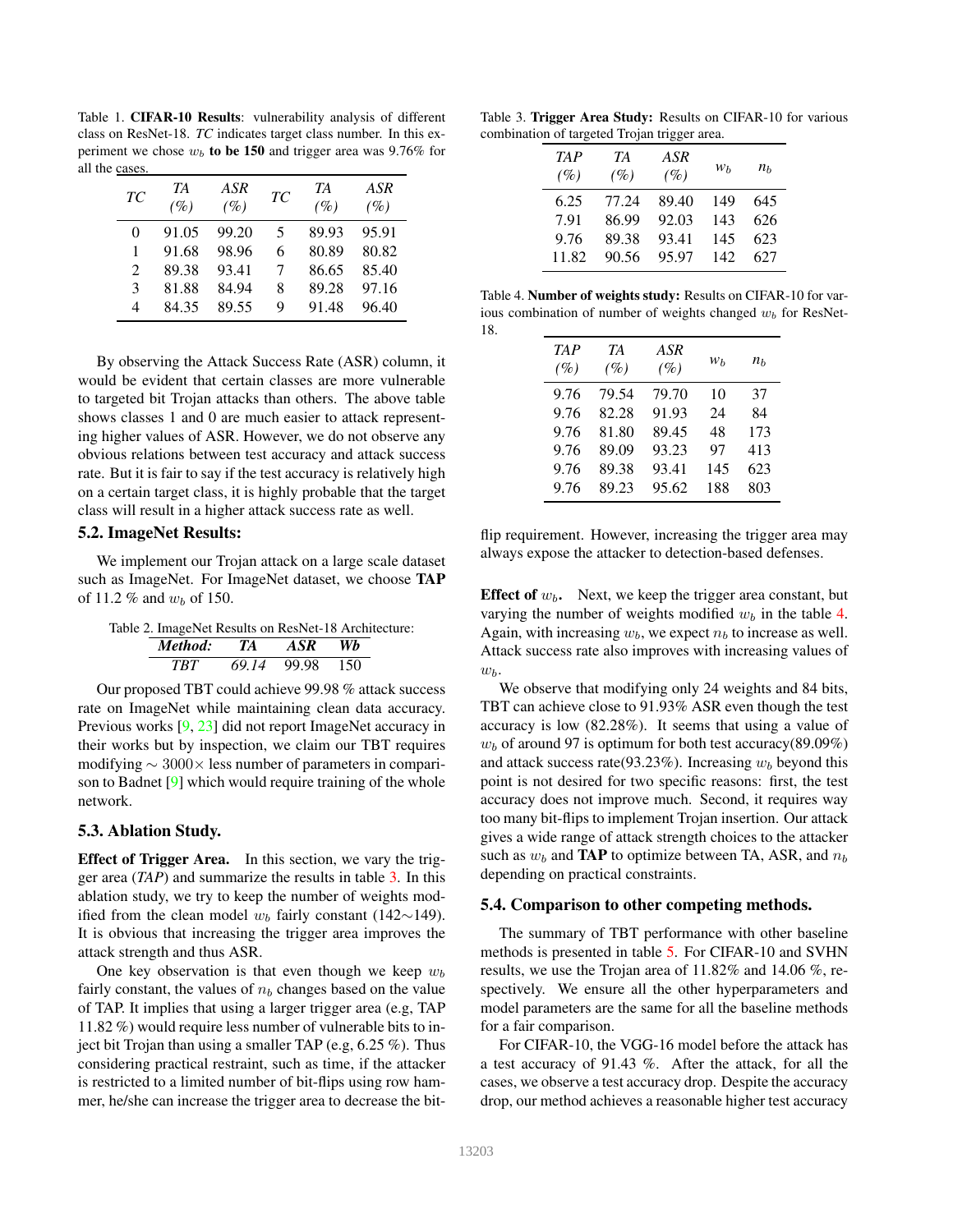Table 5. Comparison to the baseline methods: For both CIFAR-10 and SVHN we used VGG-16 architecture. Before attack means the Trojan is not inserted into DNN yet. It represents the clean model's test accuracy.

| Method         | TA<br>(%)               |                 | ASR<br>$(\%)$ | Wh   | <b>SR</b> |  |  |
|----------------|-------------------------|-----------------|---------------|------|-----------|--|--|
|                | <b>Before</b><br>Attack | After<br>Attack |               |      |           |  |  |
|                |                         |                 |               |      |           |  |  |
| CIFAR-10       |                         |                 |               |      |           |  |  |
| Proposed (TBT) | 91.42                   | 86.34           | 93.15         | 150  | 0.56      |  |  |
| Trojan NN[23]  | 91.42                   | 88.16           | 93.71         | 5120 | .015      |  |  |
| BadNet [9]     | 91.42                   | 87.91           | 99.80         | 11M  | 0         |  |  |
| <b>SVHN</b>    |                         |                 |               |      |           |  |  |
| Proposed (TBT) | 99.56                   | 73.87           | 73.81         | 150  | 0.32      |  |  |
| Trojan NN[23]  | 99.56                   | 75.32           | 75.50         | 5120 | 0.009     |  |  |
| BadNet [9]     | 99.56                   | 98.95           | 99.98         | 11M  | 0         |  |  |

of 86.34%. Our proposed Trojan can successfully classify 93.15% of test data to the target class. The performance of our attack is stronger in comparison to both the baseline methods. But the major contribution of our work is highlighted in  $w<sub>b</sub>$  column as our model requires significantly less amount of weights to be modified to insert Trojan. Such a low value of  $w_b$  ensures our method can be implemented online in the deployed inference engine through row hammer based bit-flip attack. The method would require only a few bit-flips to poison a DNN. Additionally, since we only need to modify a very small portion of the DNN model, our method is less susceptible to attack detection schemes. Additionally, our method reports a much higher SR score than all the baseline methods as well.

For SVHN, our observation follows the same pattern. Our attack achieves moderate test accuracy of 73.87 %. TBT also performs on par with Trojan NN [23] with almost similar ASR. As SVHN is a series of street numbers certain important locations of the features may vary based on target class and may contribute to the poor ASR as discussed in table  $6.$  But BadNet  $[9]$  outperforms the other methods with a higher TA and ASR on both CIFAR-10 and SVHN dataset. Again, The performance dominance of BadNet can be attributed to the fact that they assume the attacker is in the supply chain and can poison the training data. But practically, the attacker having access to the training data is a much stronger requirement. Further, it is already shown that BadNet is vulnerable to different Trojan detection schemes proposed in previous works [34, 3]. Our proposed TBT requires  $\sim 6M \times$  less number of parameter modification in comparison to BadNet.

#### 6. Discussion

**Relationship between**  $n_b$  and ASR. We already discussed that an attacker, depending on different applications, may have various limitations. Considering an attack scenario where the attacker does not need to worry about



Figure 4. ASR(Green) and TA(Blue) vs number of bit flips plot. Only with 84 bit flips TBT can achieve 92 % attack success rate. Table 6. Comparison of different trigger location: We perform trigger position analysis on target classes 3,4,6,7 as we found attacking these classes are more difficult in table 1.TC means target class.

| Giass. |                        |       |             |       |        |       |
|--------|------------------------|-------|-------------|-------|--------|-------|
| TC     | <b>Bottom</b><br>Right |       | Top<br>Left |       | Center |       |
|        | TA                     | ASR   | TA          | ASR   | TA     | ASR   |
| 3      | 81.88                  | 84.94 | 90.40       | 96.44 | 84.50  | 85.09 |
| 4      | 84.35                  | 89.55 | 86.52       | 95.45 | 89.77  | 98.27 |
| 6      | 80.89                  | 80.82 | 87.91       | 96.41 | 86.06  | 90.55 |
| 7      | 86.65                  | 85.40 | 86.80       | 91.91 | 83.33  | 86.88 |

test accuracy degradation or stealthiness, then he/she can choose an aggressive approach to attack DNN with a minimum number of bit-flips. Figure 4 shows that just around 84 bit-flips would result in an aggressive attack. We call it aggressive because it achieves 92% attack success rate (highest) with lower (82%) test accuracy. Flipping more than 400 bits does not improve test accuracy, but to ensure a higher attack success rate.

paragraphTrojan Location and Target Class analysis: We attribute the low ASR of our attack in table 1 for certain classes (i.e., 3,4,6,7) on trigger location. We conjecture that not all the classes have their important features located in the same location. Thus, keeping the trigger location constant for all the classes may hamper attack strength. As a result, for target classes 3,4,6 and 7 we varied the Trojan location to three places Bottom Right, Top Left and Center.

Table 6 depicts that optimum trigger location for different classes is not the same. If the trigger is located at the top left section of the image, then we can successfully attack class 3,6 and 7. It might indicate that the important features of these classes are located near the top left region. For class 4, we found center trigger works the best. Thus, we conclude that one key decision for the attacker before the attack would be to decide the optimum location of the trigger. As the performance of the attack on a certain target class heavily links to the Trojan trigger location.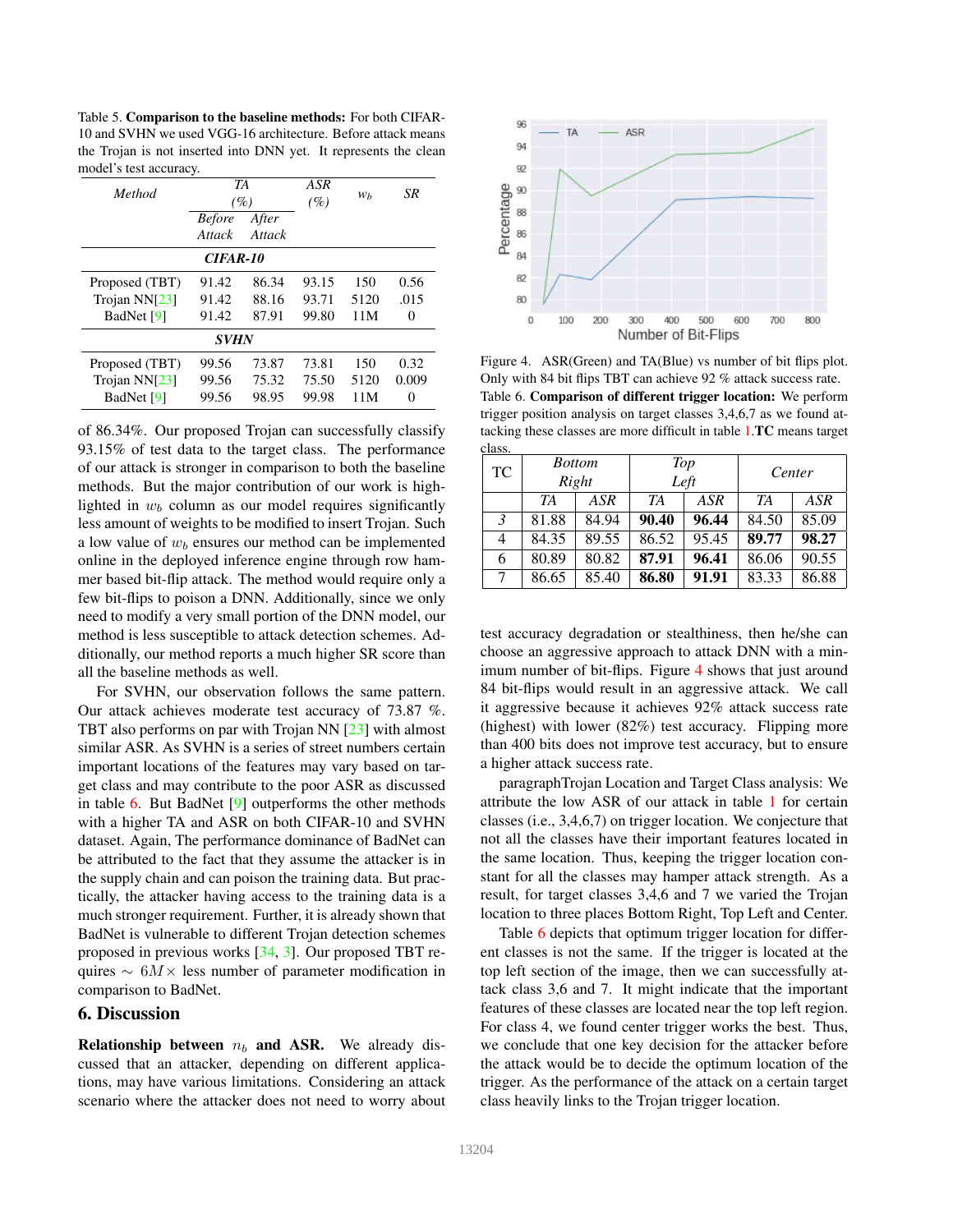

Figure 5. Analysis of different noise level on CIFAR-10 dataset. TAP=9.76%,  $w_b$ =150 and target class is 6. Noise Level: maximum amount of noise added to each pixel divided by the highest pixel value. We represent this number in percentage after multiplying by 100.

Trigger Noise level In neural Trojan attack, it is common that the trigger is usually visible to human eye [23, 9]. Again, depending on attack scenario, the attacker may need to hide the trigger. Thus, we experiment to restrict the noise level of the trigger to 6%, 0.2% and .02% in figure 5. Note that, the noise level is defined in the caption of figure 5. We find that the noise level in the trigger is strongly co-related to the attack success rate. The proposed TBT still fools the network with 79% success rate even if we restrict the noise level to 0.2% of the maximum pixel value. If the attacker chooses to make the trigger less vulnerable to Trojan detection schemes, then he/she needs to sacrifice attack strength.

### Potential Defense Methods

Trojan detection and defense schemes As the development of neural Trojan attack accelerating, the corresponding defense techniques demand a thorough investigation as well. Recently few defenses have been proposed to detect the presence of a potential neural Trojan into DNN model  $[23, 3, 21, 34]$ . Neural Cleanse method  $[34]$  uses a combination of pruning, input filtering and unlearning to identify backdoor attacks on the model. Fine Pruning [21] is also a similar method that tries to fine prune the Trojaned model after the back door attack has been deployed. Activation clustering is also found to be effective to detect Trojan infected model [3]. Additionally, [23] also proposed to check the distribution of falsely classified test samples to detect potential anomaly in the model. The proposed defenses have been successful in detecting several popular Trojan attacks [23, 9]. The effectiveness of the proposed defenses makes most of the previous attacks essentially impractical.

However, one major limitation of these defenses is that they can only detect the Trojan once the Trojan is inserted during the training process/in the supply chain. None of these defenses can effectively defend during run time when the inference has already started. As a result, our online Trojan insertion attack makes TBT can be considered as practically immune to all the proposed defenses. For example, only the attacker decides when he/she will flip the bits. It requires significant resource overhead to perform fine-pruning or activation clustering continuously during run time. Thus our attack can be implemented after the model has passed through the security checks of Trojan detection.

Data Integrity Check on the Model The proposed TBT relies on flipping the bits of model parameters stored in the main memory. One possible defense can be data integrity check on model parameters. Popular data error detection and correction technique to ensure data integrity are Error-Correcting Code (ECC) and Intel's SGX. However, row hammer attacks are becoming stronger to bypass various security checks such as ECC [5] and Intel's SGX [8]. Overall defense analysis makes our proposed TBT an extremely strong attack method which leaves modern DNN more vulnerable than ever. So our work encourages further investigation to defend neural networks from such online attack methods.

Our approach to Defend TBT In this work, we also investigate a different network architecture topology which may resist such a strong targeted attack better. An architecture with a complete different topology is Network In Network(NIN) [20] which does not contain a fully-connected layer at the output and also utilizes global pooling. They propose global pooling as a regularizer which enforces feature maps to be confidence map of concepts. To conduct our attack with a last layer convolution layer like the Network in Network (NIN) architecture, we need to remove the last convolution layer and the average pooling layer to create the function  $g(x,\theta)$  described in the algorithm. The rest of the procedure will remain the same. We performed the experiment on NIN to confirm that our attack still achieves 99 % success rate. But the clean test accuracy drops to 77 % on CIFAR-10. We conjecture that the last layer average pooling may have further effect in weakening the attack stealthiness. Such a poor test accuracy may give defence techniques more chance to detect the presence of an attack.

#### 7. Conclusion

Our proposed Targeted Bit Trojan attack is the first work to implement neural Trojan into the DNN model by modifying small amount of weight parameters after the model is deployed for inference. The proposed algorithm enables Trojan insertion into a DNN model through only several biflips in computer main memory using row-hammer attack. Such a run time and online nerual Trojan attack puts DNN security under severe scrutiny. As a result, TBT emphasizes more vulnerability analysis of DNN during run time to ensure secure deployment of DNNs in practical applications.

### 8. Acknowledgment

This work is supported in part by the National Science Foundation under Grant No.2005209, No. 1931871 and Semiconductor Research Corporation nCORE.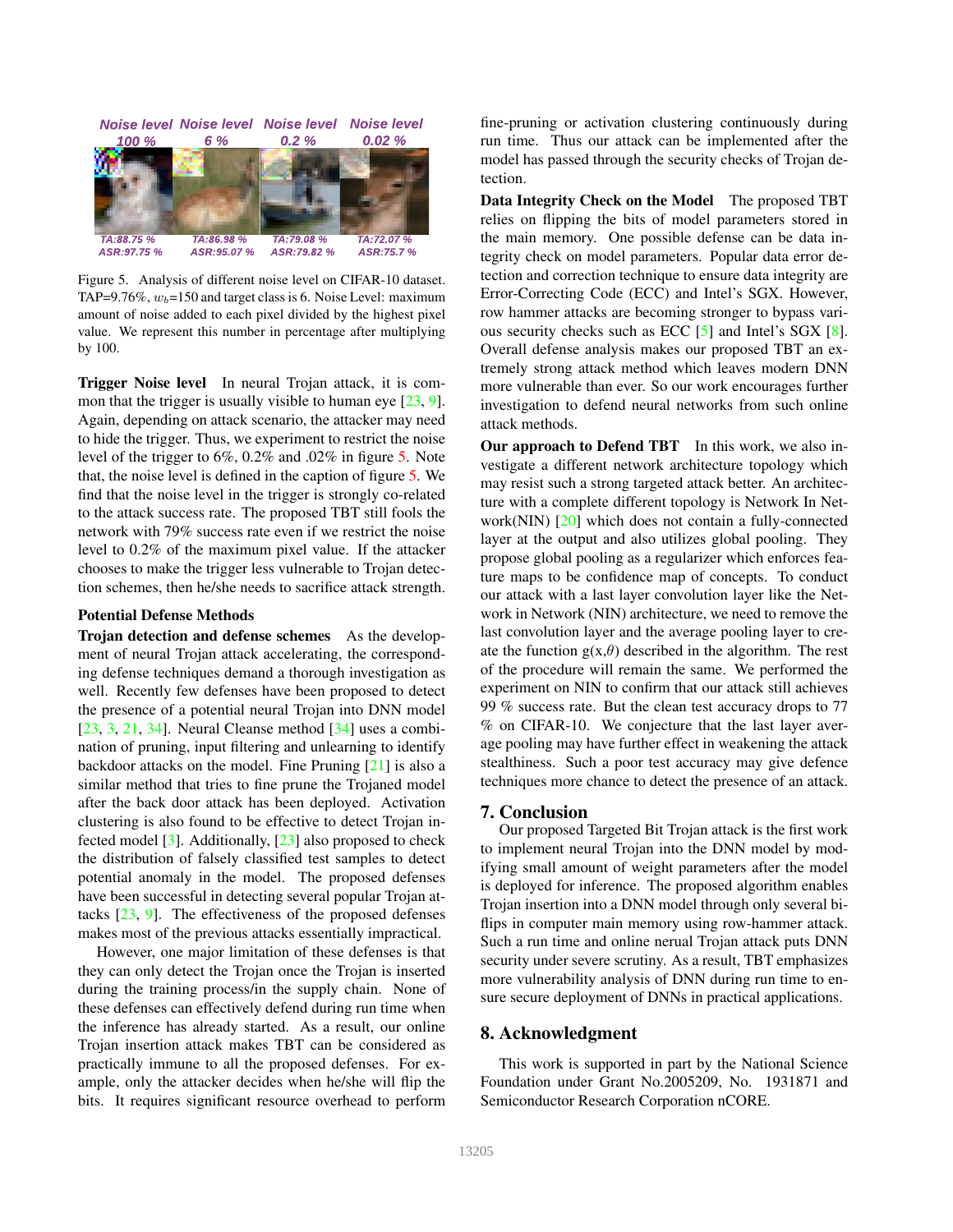# References

- [1] S. Angizi, Z. He, A. S. Rakin, and D. Fan. Cmp-pim: an energy-efficient comparator-based processing-in-memory neural network accelerator. In *Proceedings of the 55th Annual Design Automation Conference*, pages 1–6, 2018. 3
- [2] A. N. Bhagoji, D. Cullina, C. Sitawarin, and P. Mittal. Enhancing robustness of machine learning systems via data transformations. *2018 52nd Annual Conference on Information Sciences and Systems (CISS)*, pages 1–5, 2018. 1
- [3] B. Chen, W. Carvalho, N. Baracaldo, H. Ludwig, B. Edwards, T. Lee, I. Molloy, and B. Srivastava. Detecting backdoor attacks on deep neural networks by activation clustering. *arXiv preprint arXiv:1811.03728*, 2018. 2, 7, 8
- [4] J. Clements and Y. Lao. Hardware trojan attacks on neural networks. *arXiv preprint arXiv:1806.05768*, 2018. 2
- [5] L. Cojocar, K. Razavi, C. Giuffrida, and H. Bos. Exploiting correcting codes: On the effectiveness of ecc memory against rowhammer attacks. *S&P'19*, 2019. 3, 8
- [6] M. Courbariaux, Y. Bengio, and J.-P. David. Binaryconnect: Training deep neural networks with binary weights during propagations. In *Advances in neural information processing systems*, pages 3123–3131, 2015. 3
- [7] I. J. Goodfellow, J. Shlens, and C. Szegedy. Explaining and harnessing adversarial examples. *arXiv preprint arXiv:1412.6572*, 2014. 1, 3
- [8] D. Gruss, M. Lipp, M. Schwarz, D. Genkin, J. Juffinger, S. O'Connell, W. Schoechl, and Y. Yarom. Another flip in the wall of rowhammer defenses. In *2018 IEEE Symposium on Security and Privacy (SP)*, pages 245–261. IEEE, 2018. 3, 8
- [9] T. Gu, B. Dolan-Gavitt, and S. Garg. Badnets: Identifying vulnerabilities in the machine learning model supply chain. *arXiv preprint arXiv:1708.06733*, 2017. 1, 2, 5, 6, 7, 8
- [10] K. He, X. Zhang, S. Ren, and J. Sun. Delving deep into rectifiers: Surpassing human-level performance on imagenet classification. In *Proceedings of the IEEE international conference on computer vision*, pages 1026–1034, 2015. 1
- [11] K. He, X. Zhang, S. Ren, and J. Sun. Deep residual learning for image recognition. In *Proceedings of the IEEE conference on computer vision and pattern recognition*, pages 770–778, 2016. 5
- [12] Z. He, A. S. Rakin, and D. Fan. Parametric noise injection: Trainable randomness to improve deep neural network robustness against adversarial attack. In *Proceedings of the IEEE Conference on Computer Vision and Pattern Recognition*, pages 588–597, 2019. 3
- [13] G. Hinton, N. Srivastava, and K. Swersky. Neural networks for machine learning. *Coursera, video lectures*, 264, 2012. 1
- [14] S. Hong, P. Frigo, Y. Kaya, C. Giuffrida, and T. Dumitras, Terminal brain damage: Exposing the graceless degradation in deep neural networks under hardware fault attacks. *arXiv preprint arXiv:1906.01017*, 2019. 1, 2, 3, 4, 5
- [15] W. Hua, Z. Zhang, and G. E. Suh. Reverse engineering convolutional neural networks through side-channel information leaks. In *2018 55th ACM/ESDA/IEEE Design Automation Conference (DAC)*, pages 1–6. IEEE, 2018. 3
- [16] Y. Kim, R. Daly, J. Kim, C. Fallin, J. H. Lee, D. Lee, C. Wilkerson, K. Lai, and O. Mutlu. Flipping bits in memory without accessing them: An experimental study of dram disturbance errors. In *ACM SIGARCH Computer Architecture News*, volume 42, pages 361–372. IEEE Press, 2014. 2, 3
- [17] A. Krizhevsky, V. Nair, and G. Hinton. Cifar-10 (canadian institute for advanced research). *URL http://www. cs. toronto. edu/kriz/cifar. html*, 2010. 5
- [18] A. Krizhevsky, I. Sutskever, and G. E. Hinton. Imagenet classification with deep convolutional neural networks. In *Advances in neural information processing systems*, pages 1097–1105, 2012. 5
- [19] W. Li, J. Yu, X. Ning, P. Wang, Q. Wei, Y. Wang, and H. Yang. Hu-fu: Hardware and software collaborative attack framework against neural networks. In *2018 IEEE Computer Society Annual Symposium on VLSI (ISVLSI)*, pages 482– 487. IEEE, 2018. 2
- [20] M. Lin, Q. Chen, and S. Yan. Network in network. *arXiv preprint arXiv:1312.4400*, 2013. 8
- [21] K. Liu, B. Dolan-Gavitt, and S. Garg. Fine-pruning: Defending against backdooring attacks on deep neural networks. In *International Symposium on Research in Attacks, Intrusions, and Defenses*, pages 273–294. Springer, 2018. 2, 8
- [22] T. Liu, W. Wen, and Y. Jin. Sin 2: Stealth infection on neural network—a low-cost agile neural trojan attack methodology. In *2018 IEEE International Symposium on Hardware Oriented Security and Trust (HOST)*, pages 227–230. IEEE, 2018. 1, 2
- [23] Y. Liu, S. Ma, Y. Aafer, W.-C. Lee, J. Zhai, W. Wang, and X. Zhang. Trojaning attack on neural networks. In *25nd Annual Network and Distributed System Security Symposium, NDSS 2018, San Diego, California, USA, February 18-221, 2018*. The Internet Society, 2018. 1, 2, 3, 5, 6, 7, 8
- [24] Y. Liu, L. Wei, B. Luo, and Q. Xu. Fault injection attack on deep neural network. In *2017 IEEE/ACM International Conference on Computer-Aided Design (ICCAD)*, pages 131– 138. IEEE, 2017. 2, 4, 5
- [25] Y. Liu, Y. Xie, and A. Srivastava. Neural trojans. In *2017 IEEE International Conference on Computer Design (ICCD)*, pages 45–48. IEEE, 2017. 1, 2
- [26] A. Madry, A. Makelov, L. Schmidt, D. Tsipras, and A. Vladu. Towards deep learning models resistant to adversarial attacks. In *International Conference on Learning Representations*, 2018. 1, 3
- [27] S. Migacz. *8-bit Inference with TensorRT*. NVIDIA, 2018. 3
- [28] Y. Netzer, T. Wang, A. Coates, A. Bissacco, B. Wu, and A. Y. Ng. Reading digits in natural images with unsupervised feature learning. In *NIPS workshop on deep learning and unsupervised feature learning*, volume 2011, page 5, 2011. 5
- [29] A. S. Rakin and D. Fan. Defense-net: Defend against a wide range of adversarial attacks through adversarial detector. In *2019 IEEE Computer Society Annual Symposium on VLSI (ISVLSI)*, pages 332–337. IEEE, 2019. 1
- [30] A. S. Rakin, Z. He, and D. Fan. Bit-flip attack: Crushing neural network with progressive bit search. In *Proceedings of the IEEE International Conference on Computer Vision (ICCV)*, pages 1211–1220, 2019. 2, 3